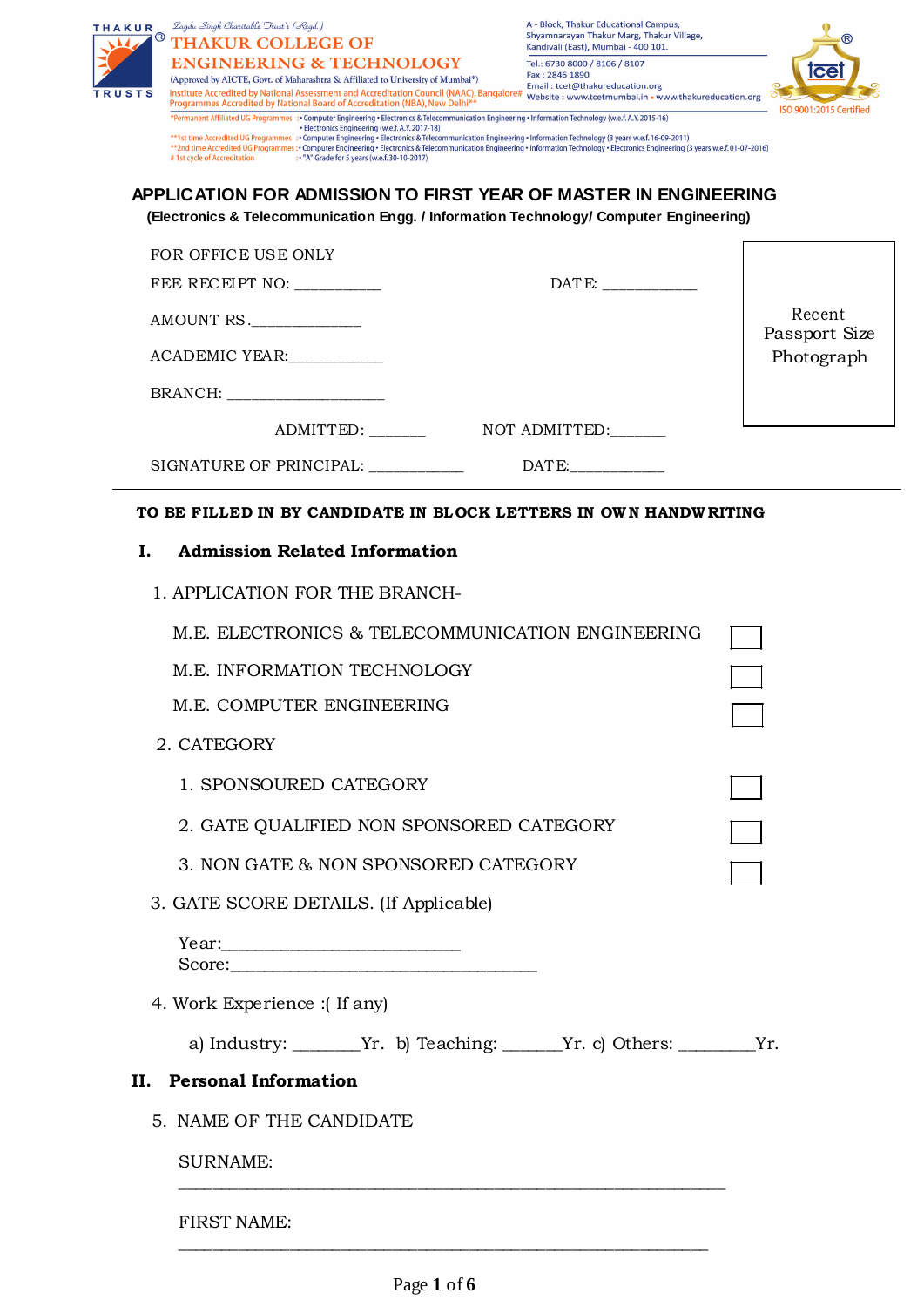

| (NATIVE PLACE)                              |
|---------------------------------------------|
| 8. OFFICE ADDRESS:<br>(Sponsored candidate) |
| (IN FIGURES)                                |
| (IN WORDS)                                  |
|                                             |
|                                             |
|                                             |
|                                             |

# III. Academic and Work Experience Details

#### **Qualification Details** 14.

| Examination<br>passed | Board/University | Year of<br>Passing | $\sqrt{\frac{1}{6}}$ of marks   Division/class |
|-----------------------|------------------|--------------------|------------------------------------------------|
|                       |                  |                    |                                                |
|                       |                  |                    |                                                |
|                       |                  |                    |                                                |
|                       |                  |                    |                                                |
|                       |                  |                    |                                                |
|                       |                  |                    |                                                |
|                       |                  |                    |                                                |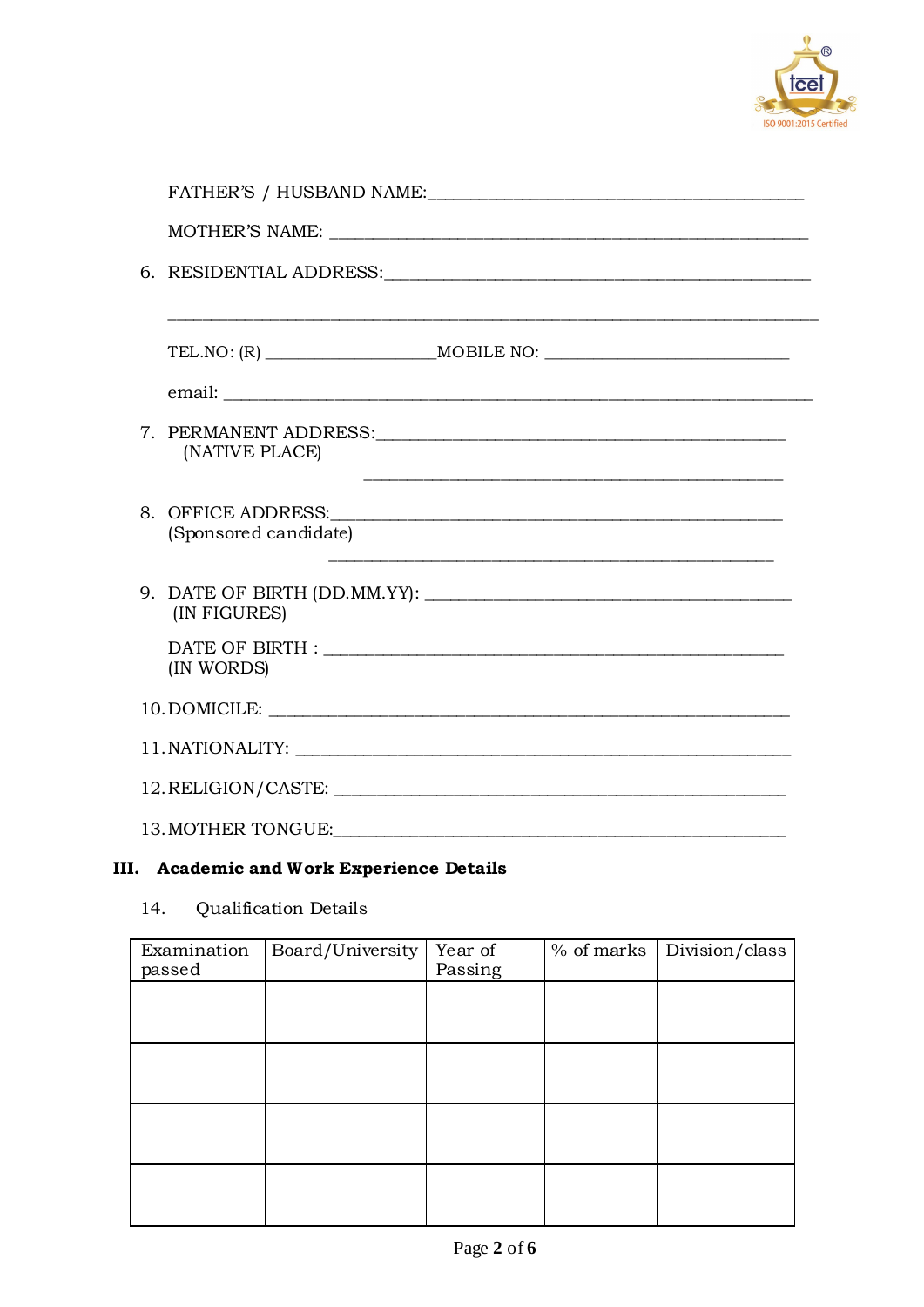

15. Work Experience (if any)

| Position<br>Head | Duration | Salary | Reason for Leaving |
|------------------|----------|--------|--------------------|
|                  |          |        |                    |
|                  |          |        |                    |
|                  |          |        |                    |
|                  |          |        |                    |
|                  |          |        |                    |

16. Have you passed SSC (STD X) and /or HSC (STD XII) Examination from Institution outside the State of Maharashtra Yes: \_\_\_\_ No: \_\_\_\_\_

(If No) is your Father/Mother domiciled in Maharashtra? Yes: \_\_\_\_\_ No: \_\_\_\_\_

17. Have you passed B. E. Examination from Institution outside the state of Maharashtra Yes: No: Maharashtra Yes: \_\_\_\_\_ No: \_\_\_\_\_\_

(If Yes) Attached transfer Certificate.

## **IV. DETAILS OF PARENT/GUARDIAN**

|     | 18. Name: 18. 2010 18. 2010 18. 2010 18. 2010 18. 2010 18. 2010 18. 2010 18. 2010 18. 2010 18. 2010 18. 2010 1                                                                                                                 |              |                                                                                                                       |
|-----|--------------------------------------------------------------------------------------------------------------------------------------------------------------------------------------------------------------------------------|--------------|-----------------------------------------------------------------------------------------------------------------------|
|     | (Surname)                                                                                                                                                                                                                      | (First Name) | (Middle Name)                                                                                                         |
|     |                                                                                                                                                                                                                                |              |                                                                                                                       |
| 19. |                                                                                                                                                                                                                                |              |                                                                                                                       |
|     | 20. Occupation:                                                                                                                                                                                                                |              |                                                                                                                       |
|     | 21. Address: 2008. Address: 2008. Address: 2008. Address: 2008. Address: 2008. Address: 2008. Address: 2008. Address: 2008. Address: 2008. Address: 2008. Address: 2008. Address: 2008. Address: 2008. Address: 2008. Address: |              |                                                                                                                       |
|     |                                                                                                                                                                                                                                |              | <u> 1989 - Johann Stoff, deutscher Stoff, der Stoff, der Stoff, der Stoff, der Stoff, der Stoff, der Stoff, der S</u> |
|     |                                                                                                                                                                                                                                |              |                                                                                                                       |
|     |                                                                                                                                                                                                                                |              |                                                                                                                       |
| 23. |                                                                                                                                                                                                                                |              |                                                                                                                       |
|     |                                                                                                                                                                                                                                |              |                                                                                                                       |
|     | Remark (if any)                                                                                                                                                                                                                |              |                                                                                                                       |
|     |                                                                                                                                                                                                                                |              |                                                                                                                       |
|     |                                                                                                                                                                                                                                |              |                                                                                                                       |
|     | Date: $\frac{1}{1}$                                                                                                                                                                                                            |              | Signature of candidate:                                                                                               |
|     |                                                                                                                                                                                                                                |              |                                                                                                                       |
|     |                                                                                                                                                                                                                                |              | Name of candidate:                                                                                                    |
|     |                                                                                                                                                                                                                                |              |                                                                                                                       |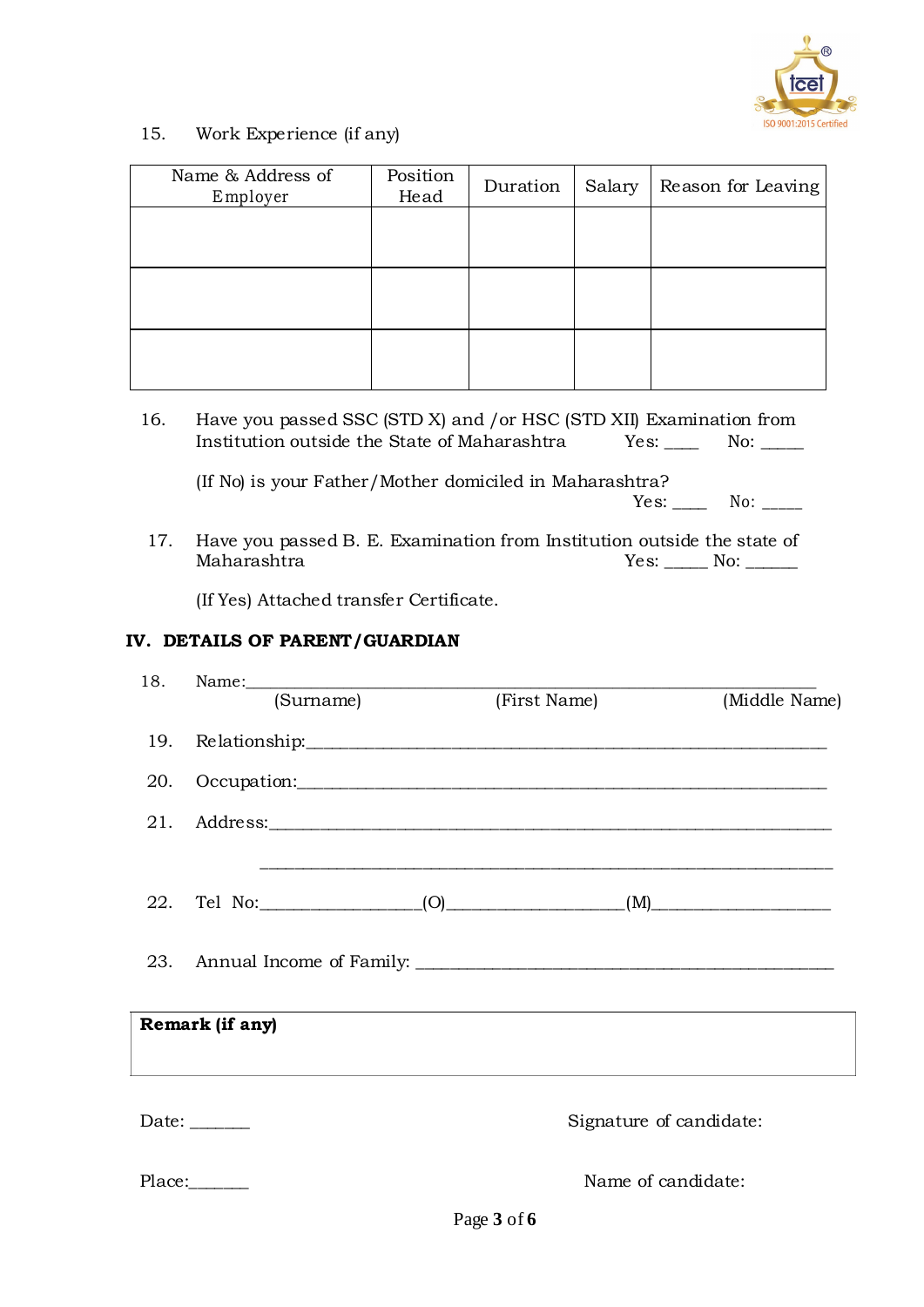

#### **DECLARATION BY THE CANDIDATE**

The information given by me in this application is true to the best of my knowledge and belief. I understand that if any of the statements made by me in the application form or any information supplied by me in connection with my admission is later on at any time found to be false or incorrect, my admission will be cancelled, fees forfeited and I may be expelled from the college by the Principal.

I have not been debarred from appearing at any examination held by any Government constituted or statutory examination authority in India.

I fully understand that the offer of a course will be made to me depending on my inter se merit and availability of a seat at the time of scrutiny of my application, when I will actually report to the admission authority according to the schedule of admission. I am aware that college Authority will not make any correspondence with me regarding admission. I am also aware that it is entirely my responsibility to see the notice board of the college.

I hereby agree to conform to any Rules, Acts and Laws enforced by Government and I shall not undertake any act either inside or outside the college which may result in disciplinary action against me under these rules, acts and laws referred to. I understand that the Principal of the College has a right to expel me from the college for any infringement of the rules of conduct and discipline prescribed by the college or the university or Government and infringement of the undertaking given above.

I am fully aware that I will not be allowed to appear for the examination if I do not attend 75% in theory and practical's. I am also aware that I will not be allowed to appear for the examination, if I fail to submit satisfactory assignments, jobs, journals, drawings, reports as specified by the University within stipulated time limit.

I hereby agree that my admission to the First Year M.E.Programme in your college is provisional and it is liable to be cancelled if not approved by the University of Mumbai or the Directorate of Technical Education, Maharashtra State for any reason and that I shall abide by the decision taken by the College/University of Mumbai/Directorate of Technical Education, Maharashtra State in the matter.

Date: Signature of the Candidate

Place **Name of the Candidate** Name of the Candidate

**\_\_\_\_\_\_\_\_\_\_\_\_\_\_\_\_\_\_\_\_\_\_\_\_\_\_\_\_\_\_\_\_\_\_\_\_\_\_\_\_\_\_\_\_\_\_\_\_\_\_\_\_\_\_\_\_\_\_\_\_\_\_\_\_\_\_\_\_\_\_\_\_\_\_\_\_\_\_\_\_\_\_**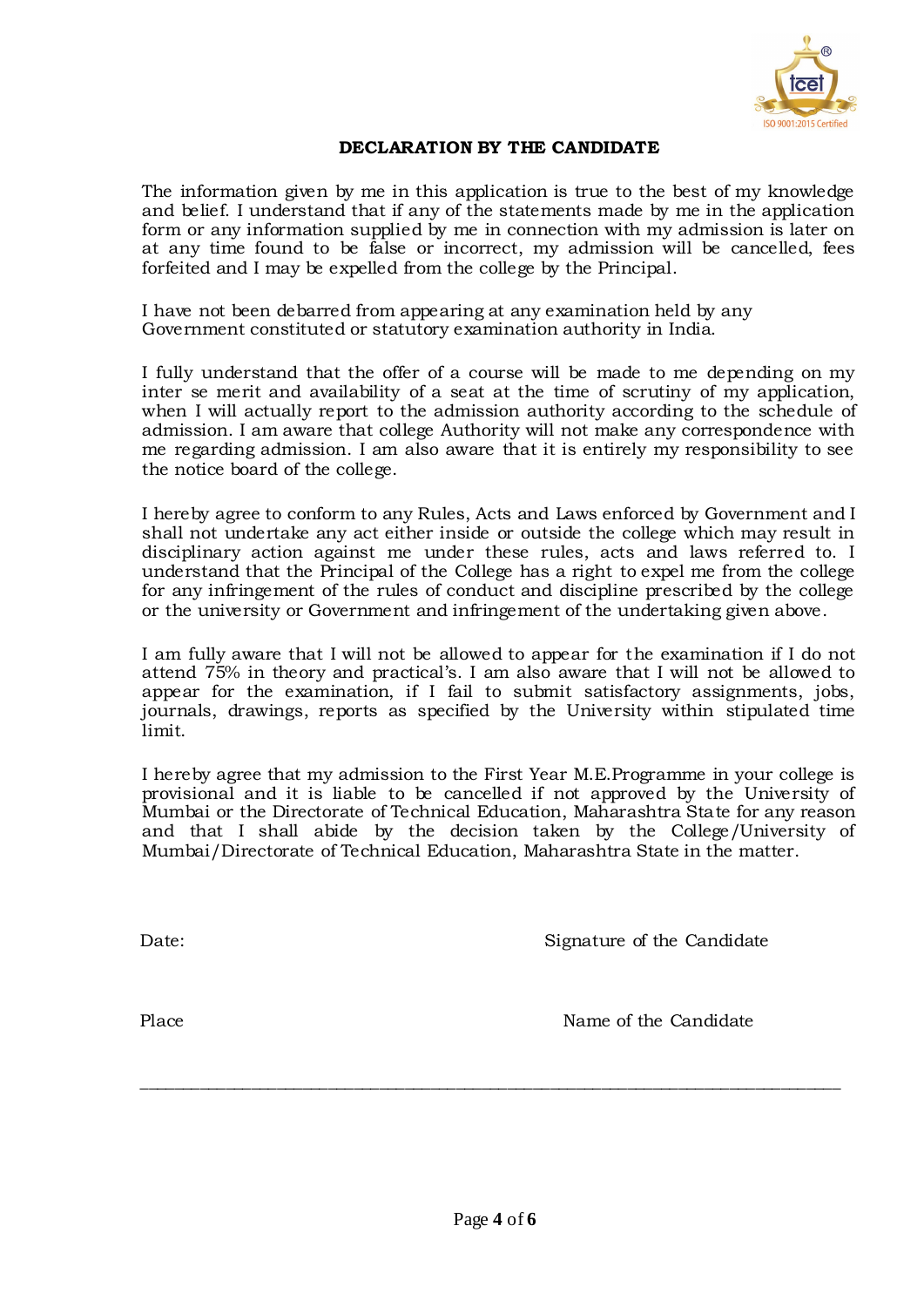

### **DECLARATION & UNDERTAKING BY PARENT/GUARDIAN**

I Mr/Mrs $\_$ 

Declare that the particulars furnished by my son/daughter/ward in this application form are correct to the best of my knowledge and belief.

I undertake and abide myself to pay on behalf of my son/daughter/ward such fees, charges etc. which Government of Maharashtra/University may levy from time to time by due date and in the event of failure on my part and/or on the part of my son/daughter/ward, the Principal of the college may take such action against my son/daughter/ward, as he may deem fit. I also undertake to pay the difference in the fees, if the fee structure is revised by the Government any time during the Academic Year 20<sup>-1</sup> - 20<sup>-1</sup>

I shall submit an affidavit on a non-judicial stamp paper to that effect.

I hereby agree that my ward's admission to the First Year M.E.Programme in your college is provisional and it is liable to be cancelled if not approved by the University of Mumbai or the Directorate of Technical Education, Maharashtra State, Pravesh Niyantrani and any other confidant authority for any reason and that I shall abide by the decision taken by the College/University of Mumbai/Directorate of Technical Education, Maharashtra State in the matter.

Date: Signature of the Parent/Guardian

Place: Name of the Parent/Guardian: